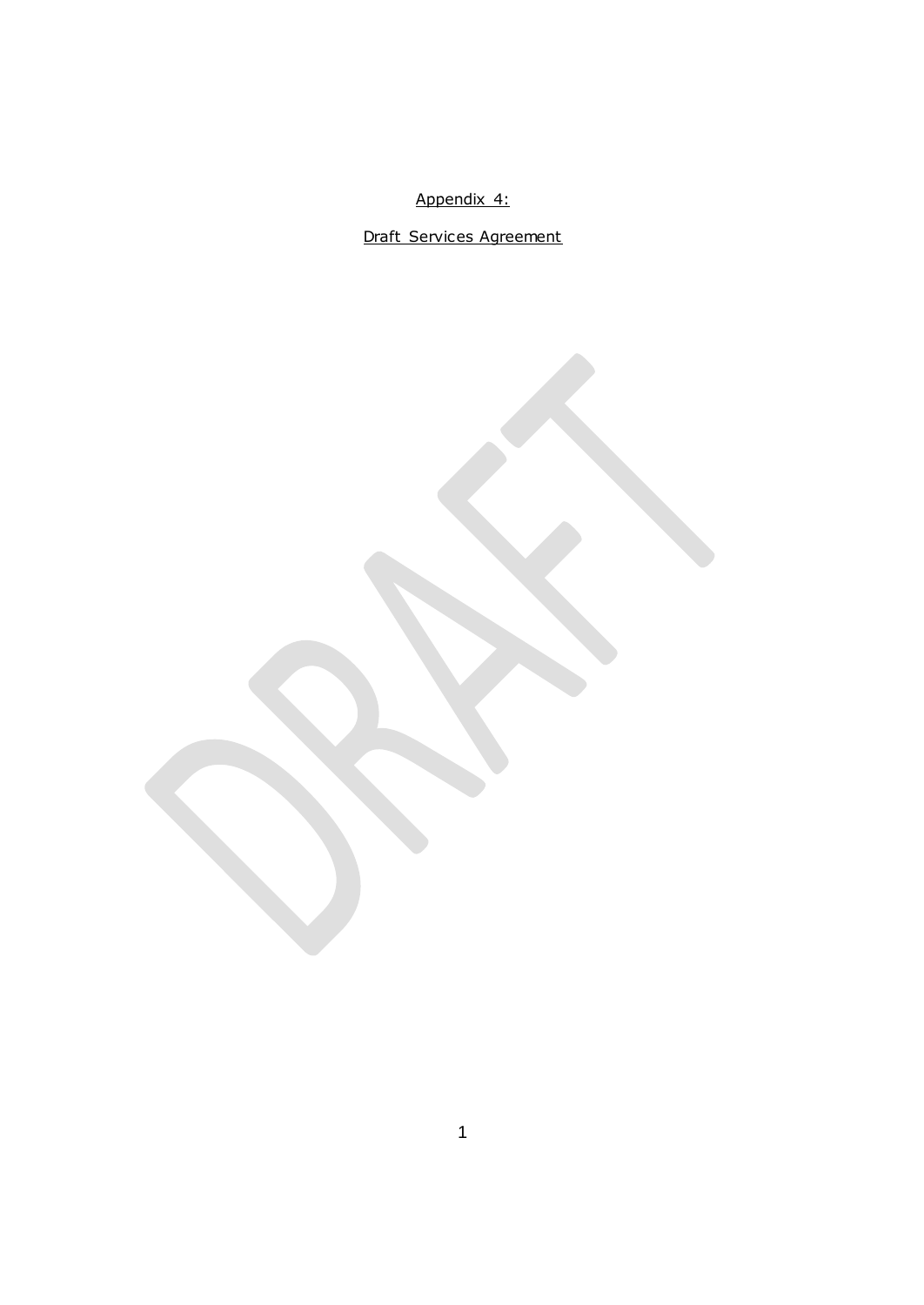**MAIDSTONE BOROUGH COUNCIL**

**and**

# **MAIDSTONE PROPERTY HOLDINGS LIMITED**

**SERVICES AGREEMENT**

**\_\_\_\_\_\_\_\_\_\_\_\_\_\_\_\_\_\_\_\_\_\_\_\_\_\_\_\_\_\_\_\_\_\_\_\_\_\_\_\_\_\_\_\_**

**\_\_\_\_\_\_\_\_\_\_\_\_\_\_\_\_\_\_\_\_\_\_\_\_\_\_\_\_\_\_\_\_\_\_\_\_\_\_\_\_\_\_\_\_**

# Ref: OJD (ADL)/47740.0002

Anthony Collins Solicitors LLP

134 Edmund Street

Birmingham

B3 2ES

**THIS SERVICES AGREEMENT** is made on 2019

## **BETWEEN**

(1) **MAIDSTONE BOROUGH COUNCIL** of Maidstone House, King Street, Maidstone, United Kingdom, ME15 6JQ (the "**Council**");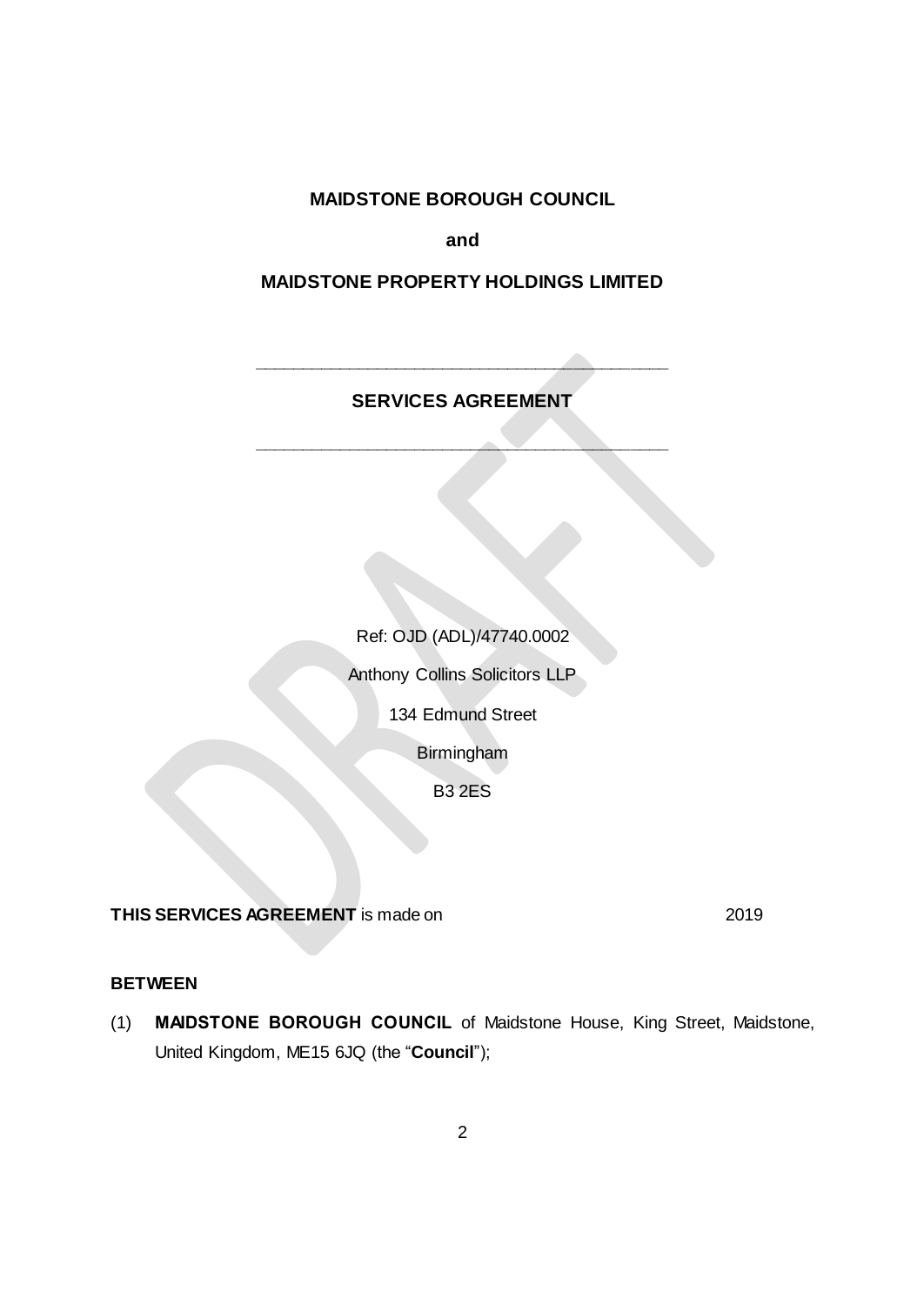(2) **MAIDSTONE PROPERTY HOLDINGS LIMITED** (Company Registration Number: 10368924 whose registered office is at Maidstone House, King Street, Maidstone, United Kingdom, ME15 6JQ (the "**Company**").

### **WHEREAS**

- (A) The Council is a local authority in England and has established the Company using its power under the General Power of Competence (sections 1 and 4, Localism Act 2011) to allow the Council to trade and act for commercial purpose.
- (B) The Company is not a contracting authority under the Public Contracts Regulations 2015 because it is a body established for the purpose of meeting needs in the general interest, having an industrial or commercial character.
- (C) The Company wishes to purchase support services from the Council.
- (D) The Council is required by The Local Government (Best Value Authorities) (Power to Trade) (England) Order 2009 to recover the costs of any accommodation, goods, services, staff or any other thing that it supplies to the Company.

## **NOW IT IS HEREBY AGREED** as follows:

#### **1 INTERPRETATION**

- 1.1 In this Services Agreement where the context so admits:
	- 1.1.1 The following words and phrases shall bear the following meanings:

#### **"Commencement Date"** means 2019;

**"Employees"** means persons employed by the Council or any contractor of the Council and engaged in the delivery of the Services and **Employee**  means any one of them as the context requires;

"**Operational Agreement"** means the agreement entered into by the Council and the Company dated 2019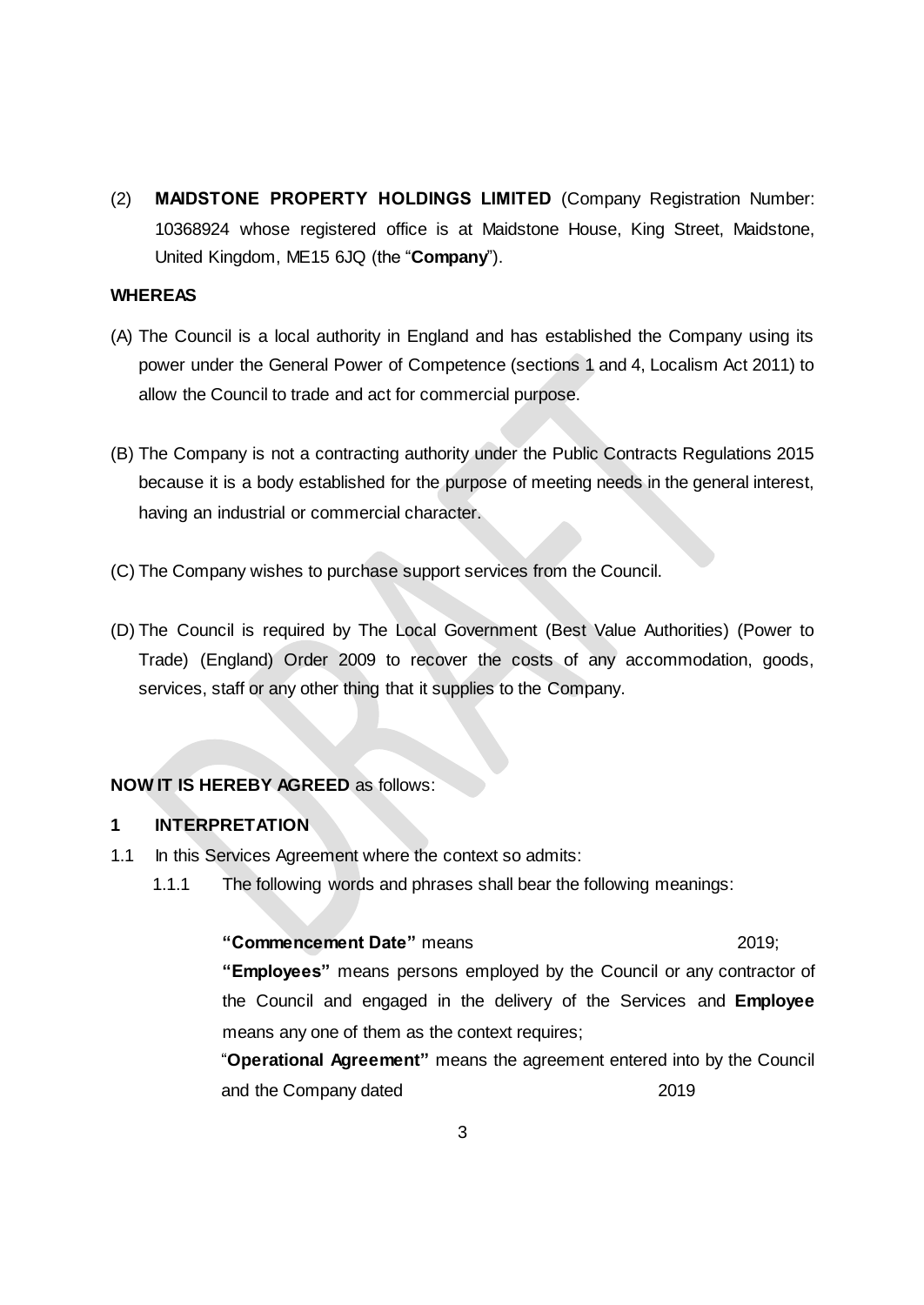**"Parties"** means the Council and Company;

**"Price"** shall mean the sum payable by the Company to the Council for the provision of the Services as referred to in Clause 3 and in Schedule B as amended in accordance with Clause 2.3 or Schedule B;

**"Services"** shall mean the Services to be provided under this Services Agreement as set out in Schedule A; and

- 1.1.2 Words denoting the singular shall include the plural and vice versa, words denoting the masculine gender shall include the feminine gender and vice versa and words denoting persons shall include corporations.
- 1.1.3 Reference to any statutory provisions or instruments shall be deemed to include reference to any such provisions or instruments as from time to time amended, varied, replaced, extended or re-enacted and to any orders or regulations under such provisions.
- 1.1.4 Reference to a Clause or a Schedule shall be deemed to be references to a clause or a schedule to this deed and references to a sub-clause shall be deemed to be references to a sub-clause of the clause in which the reference appears.
- 1.2 Clause headings are included for ease of reference only and shall not affect this Services Agreement or the interpretation hereof. Words following the terms including, include, in particular, for example or any similar expression shall be construed as illustrative and shall not limit the sense of the words, description, definition, phrase or term preceding those terms.

## **2 PROVISION OF SERVICES**

- 2.1 The Council shall provide to the Company the Services set out in Schedule A.
- 2.2 Such Services shall be provided by the Council to the level and standard specification agreed between the Parties from time to time and the Council agrees to use reasonable endeavours to meet those standards. Where no standards are specified the Council shall provide the Services in a competent and professional manner to provide a high quality service.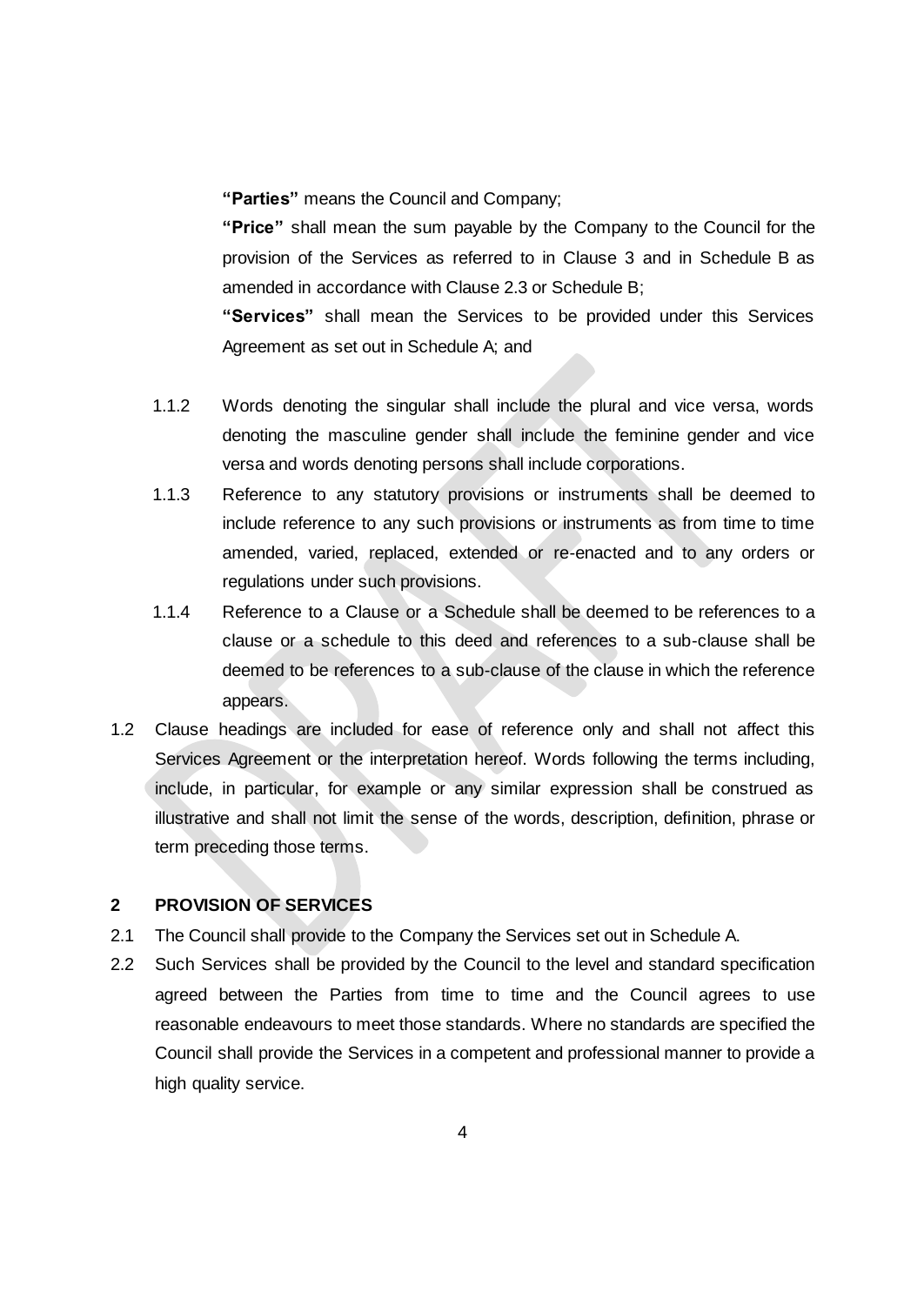2.3 The Parties agree to comply with any relevant policies of the Council and the Company applicable to the Services, standing orders and financial regulations binding on any or all Parties from time to time provided that the Council shall be entitled to vary at any time the Price for the Services inter alia if any amendment to such policies and procedures (whether by the Company or the Council or both) would result in additional expenditure or cost for the Council.

#### **3 PAYMENT FOR SERVICES**

- 3.1 The Company hereby agrees to pay the Council the Price for the Services, such payments to be made in the manner and at the times set out in Part II of Schedule B.
- 3.2 For the avoidance of doubt all sums payable under this agreement are exclusive of VAT and any other duties or taxes and any such duties or taxes shall be payable in addition to such sums.

### **4 PROVISION OF AND PAYMENT FOR OTHER SERVICES**

4.1 The Parties may agree to add additional services to the definition of Services from time to time and shall record any such agreement (including the price to be paid for those additional services) in writing signed by both Parties.

#### **5 TERM OF THE AGREEMENT**

5.1 This Services Agreement shall commence on the Commencement Date and remain in force until such time as it is terminated in accordance with Clause 8.

#### **6 REVIEW OF OPERATION**

- 6.1 The Council shall, at the request of the Company, report in writing to the Company on the Services delivered by the Council to the Company in any financial year to 31 March, such report to be delivered within three months following the end of the financial year in question.
- 6.2 A Party may request a review meeting at any time during a financial year to be coordinated by the Director of Finance and Business Improvement of the Council (or such person authorised by the Director of Finance and Business Improvement to act in his place).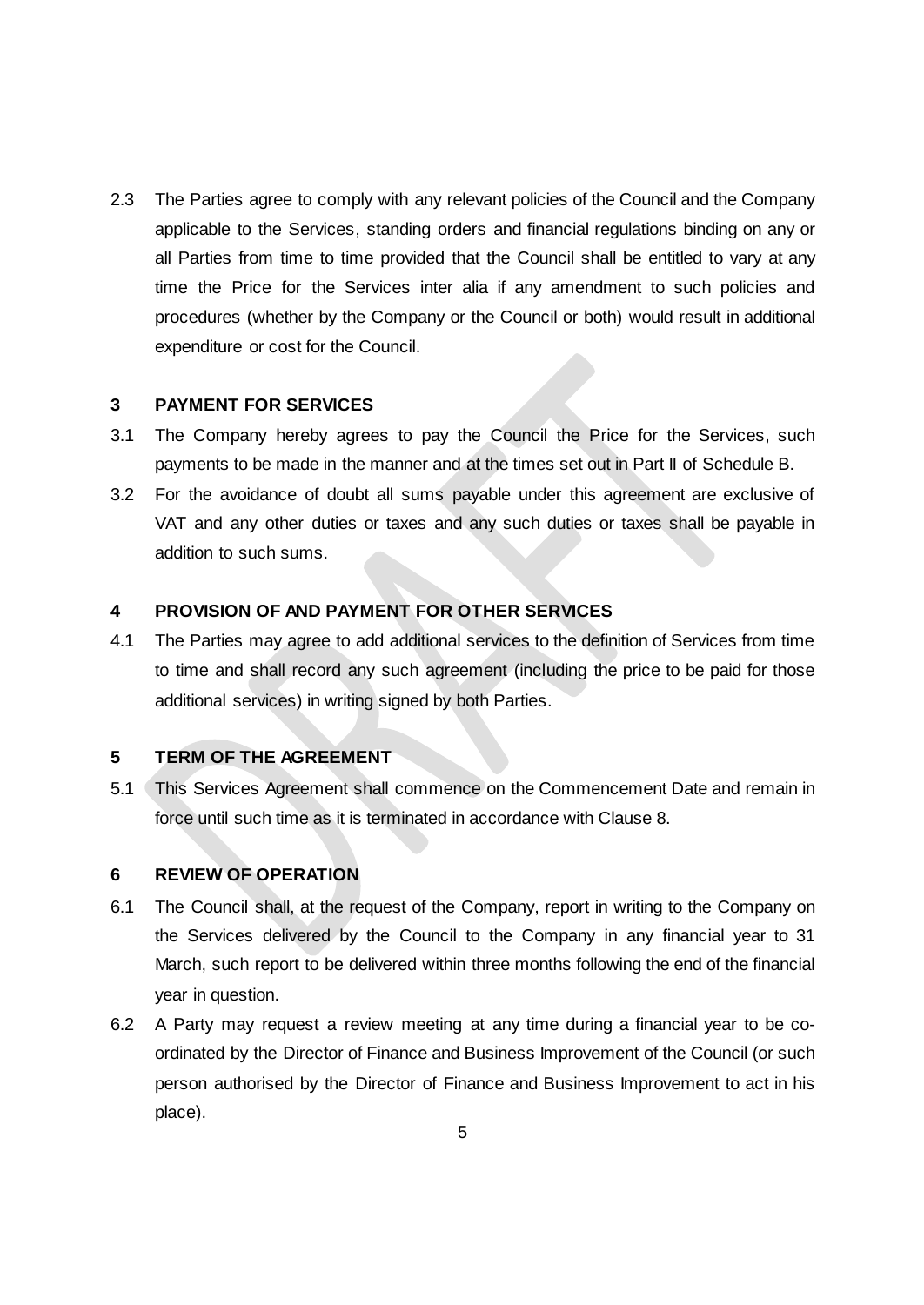6.3 Following such a review meeting, at which the Services and any relevant service standards in respect of the then current year of operation may be revised by consent, any amendments to this Services Agreement shall be noted in writing signed on behalf of the Parties and shall operate as variations to this Services Agreement.

#### **7 EMPLOYEES**

- 7.1 The Parties do not intend that any of the Employees shall be employed by or seconded to the Company.
- 7.2 The Company and the Council shall comply with the General Data Protection Regulation (Regulation (EU) 2016/679) and the Data Protection Act 2018 in respect of any personal data processed pursuant to this Services Agreement and shall further comply with the provisions set out at Schedule C.
- 7.3 The Company shall fulfil all duties relating to the Employees' health, safety and welfare as if the Employees were the Company's employees and shall comply with the Council's reasonable requests in connection with the Council's duties in relation to the Employees.
- 7.4 The Company shall indemnify the Council fully and keep the Council indemnified fully at all times against any loss, injury, damage or costs suffered, sustained or incurred by:
	- 7.4.1 the Employees in relation to any loss, injury, damage or costs arising out of any act or omission by the Company or its employees or agents in the course of carrying out the Services; or
	- 7.4.2 a third party, in relation to any loss, injury, damage or costs arising out of any act or omission of the Employee in the course of carrying out the Services.
- 7.5 The Council shall indemnify the Company fully and keep the Company indemnified fully at all times against any claim or demand by the Employees arising out of their employment by the Council or their termination, except for any claim relating to any act or omission of the Company or its employees or agents for which the Company shall indemnify the Council fully.
- 7.6 The Council shall indemnify the Company against any claim that the Employees are employed by the Company.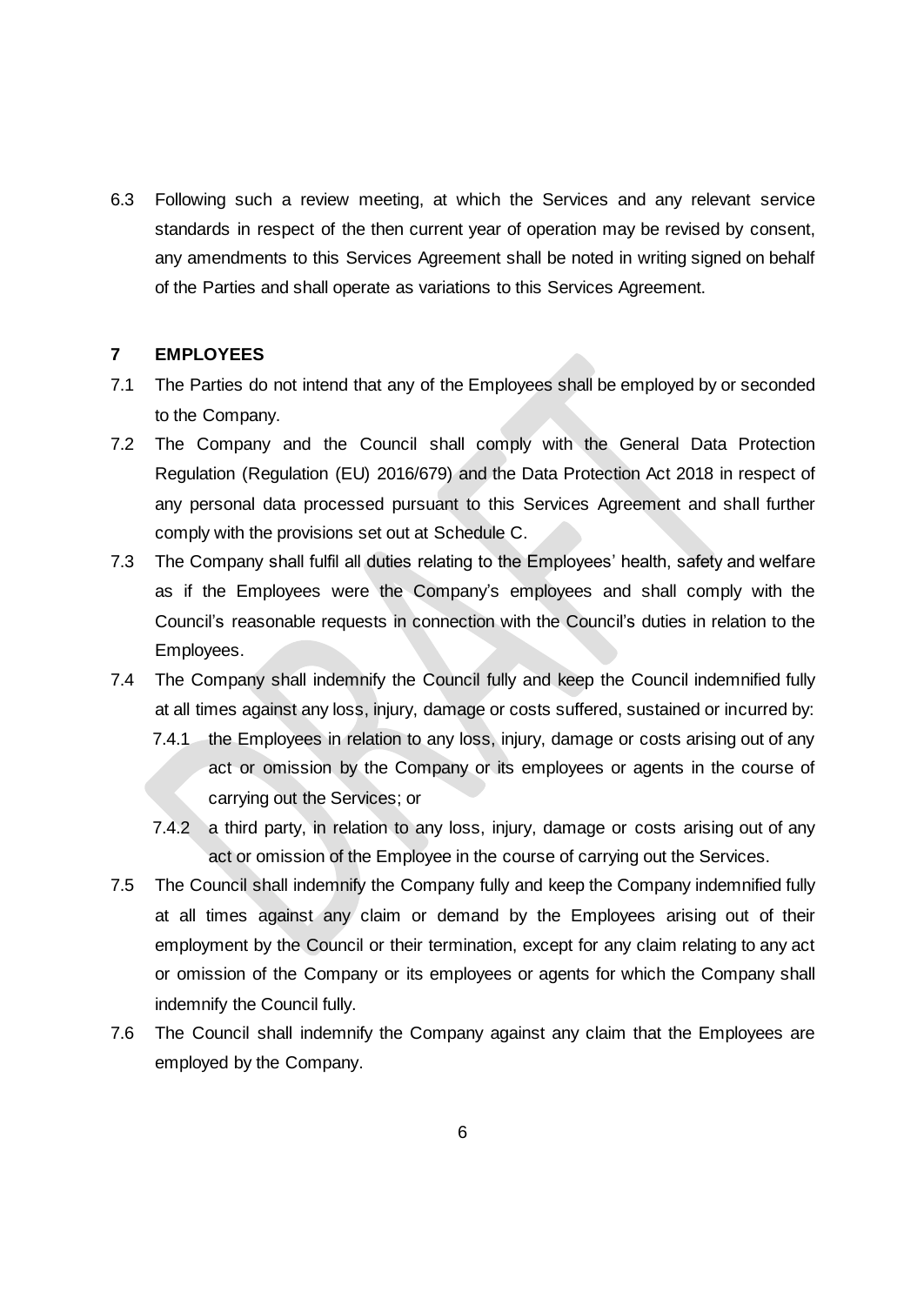### **8 TERMINATION**

- 8.1 The Parties may agree to terminate this Services Agreement or the provision of any Service under it at any time.
- 8.2 Notwithstanding Clause 11.3, the Council may serve notice in writing on the Company to terminate this Services Agreement or the provision of any Service under it at any time.

## **9 RESOLUTION OF DISPUTES AND NOTICES**

The Parties agree that Clause 28 (Dispute Resolution) of the Operational Agreement shall apply to the resolution of any dispute under this Services Agreement and the provisions of Clause 28 are hereby incorporated into this Services Agreement.

### **10 ILLEGALITY**

- 10.1 If any provision of this Services Agreement (or part of a provision) is found by any court or administrative body of competent jurisdiction to be invalid, unenforceable or illegal, the other provisions shall remain in force.
- 10.2 If any invalid, unenforceable or illegal provision would be valid, enforceable or legal if some part of it were deleted or modified, the provision shall apply with whatever modification is necessary to give effect to the commercial intention of the Parties.

# **11 FORCE MAJEURE**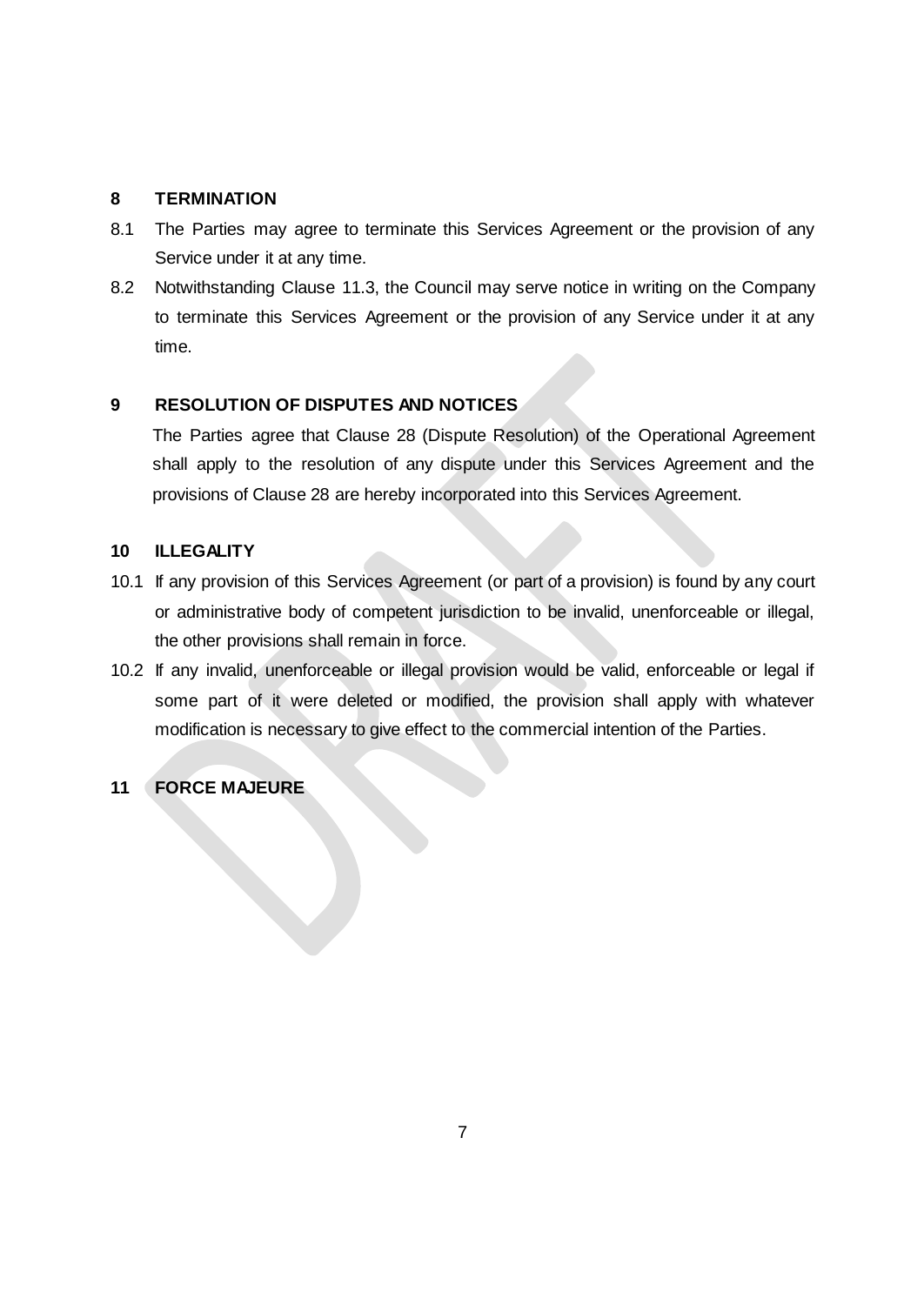- 11.1 No Party shall be in breach of this Services Agreement or any part thereof if there is any total or partial failure of performance by it or its duties or obligations under this Services Agreement occasioned by act of God, natural disaster, fire, act or intervention of government or state riot or civil commotion, insurrection or industrial dispute of whatever nature or any other reason beyond the control of a Party.
- 11.2 If a Party is unable to perform any of its duties or obligations under this Services Agreement as a direct result of the effect of one of the reasons detailed in Clause 11.1 that Party shall give written notice to the other of the inability stating the reason.
- 11.3 Following service of a notice under Clause 11.2, the operation of this Services Agreement or the relevant part of the Services Agreement shall be suspended during the period (and only during the period) in which such reason continues and forthwith upon such reason ceasing to exist the Party relying upon it shall give written notice to the other of this fact, provided that if the reason continues for a period of more than 90 days and substantially affects the commercial basis, financial viability or practicality of this Services Agreement the Party not claiming relief under this Clause shall have the right to terminate this Services Agreement upon giving 30 days written notice of such termination to the other Party.

#### **12 ASSIGNMENT**

- 12.1 The Council may assign its rights under this Services Agreement at any time.
- 12.2 The Company may only assign its rights under this Services Agreement with the prior written consent of the Council.

#### **13 INCORPORATION OF TERMS FROM THE OPERATIONAL AGREEMENT**

- 13.1 The following terms of the Operational Agreement (as amended from time to time) apply and are incorporated into this Services Agreement:
	- 13.1.1 Clause 11 (Confidentiality);
	- 13.1.2 Clause 12 (Information, Scrutiny and Accountability);
	- 13.1.3 Clause 16 (Variation and Waiver);
	- 13.1.4 Clause 17 (Costs);
	- 13.1.5 Clause 18 (No Partnership);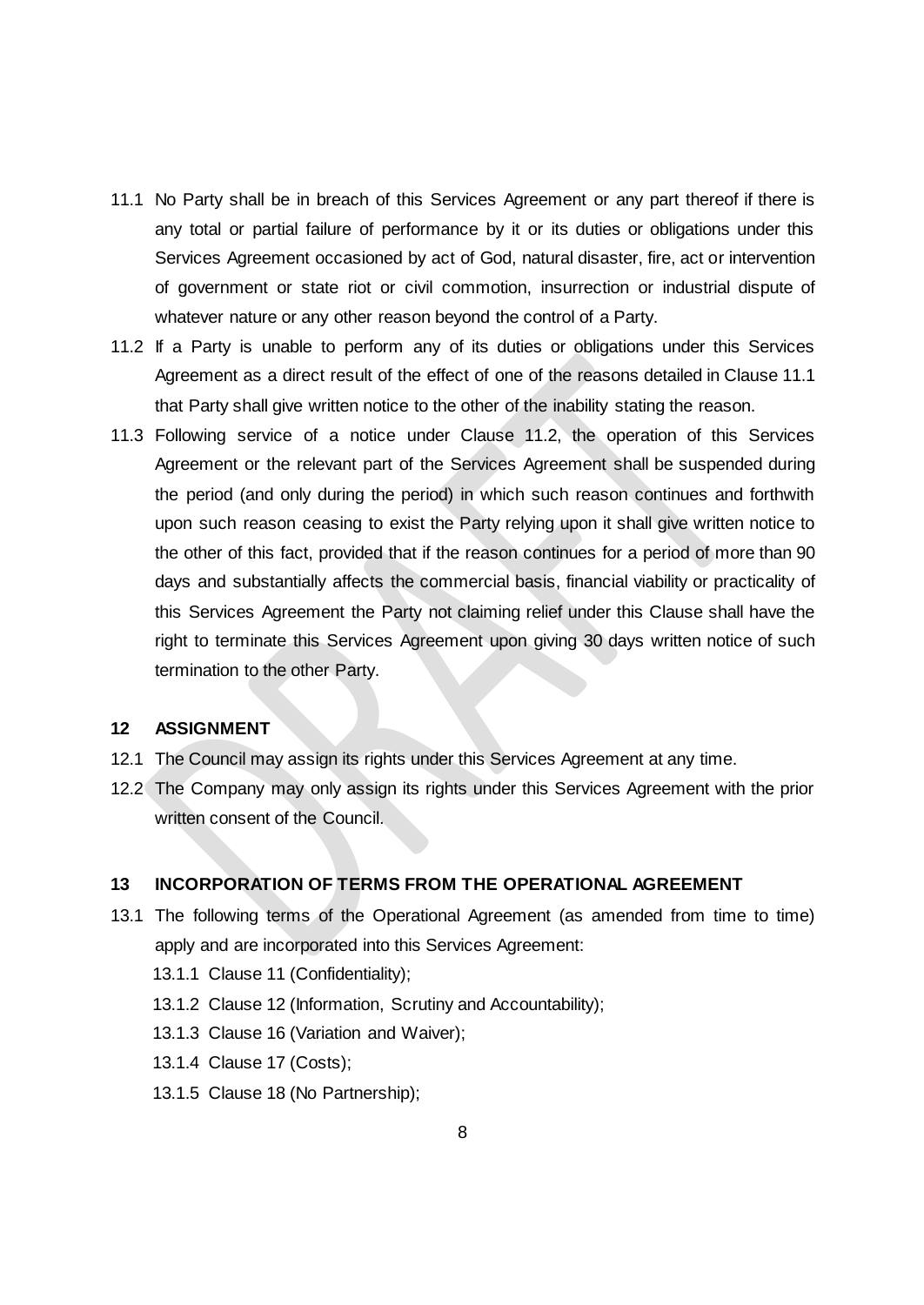- 13.1.6 Clause 19 (Good Faith);
- 13.1.7 Clause 20 (Third Party Rights);
- 13.1.8 Clause 21 (Notice);
- 13.1.9 Clause 22 (Interest on Late Payment);
- 13.1.10 Clause 27 (Governing Law and Jurisdiction).
- 13.2 References in the provisions of the Operational Agreement listed at Clause 13.1 to "Agreement" are to be read for the purposes of this Services Agreement as references to "Services Agreement". References to "Company" and "Council" in this Services Agreement and the Operational Agreement have the same meaning.

**EXECUTED** and delivered as a deed at the date specified at the beginning of this Services Agreement.

The COMMON SEAL of

#### **MAIDSTONE BOROUGH COUNCIL**

was affixed to this Agreement in the presence of:

**………………………………..**

Executed as a DEED by **MAIDSTONE PROPERTY HOLDINGS LIMITED** acting by

[……………………………..], a director and [……………………………..], a director

.......................................

**Director** 

.......................................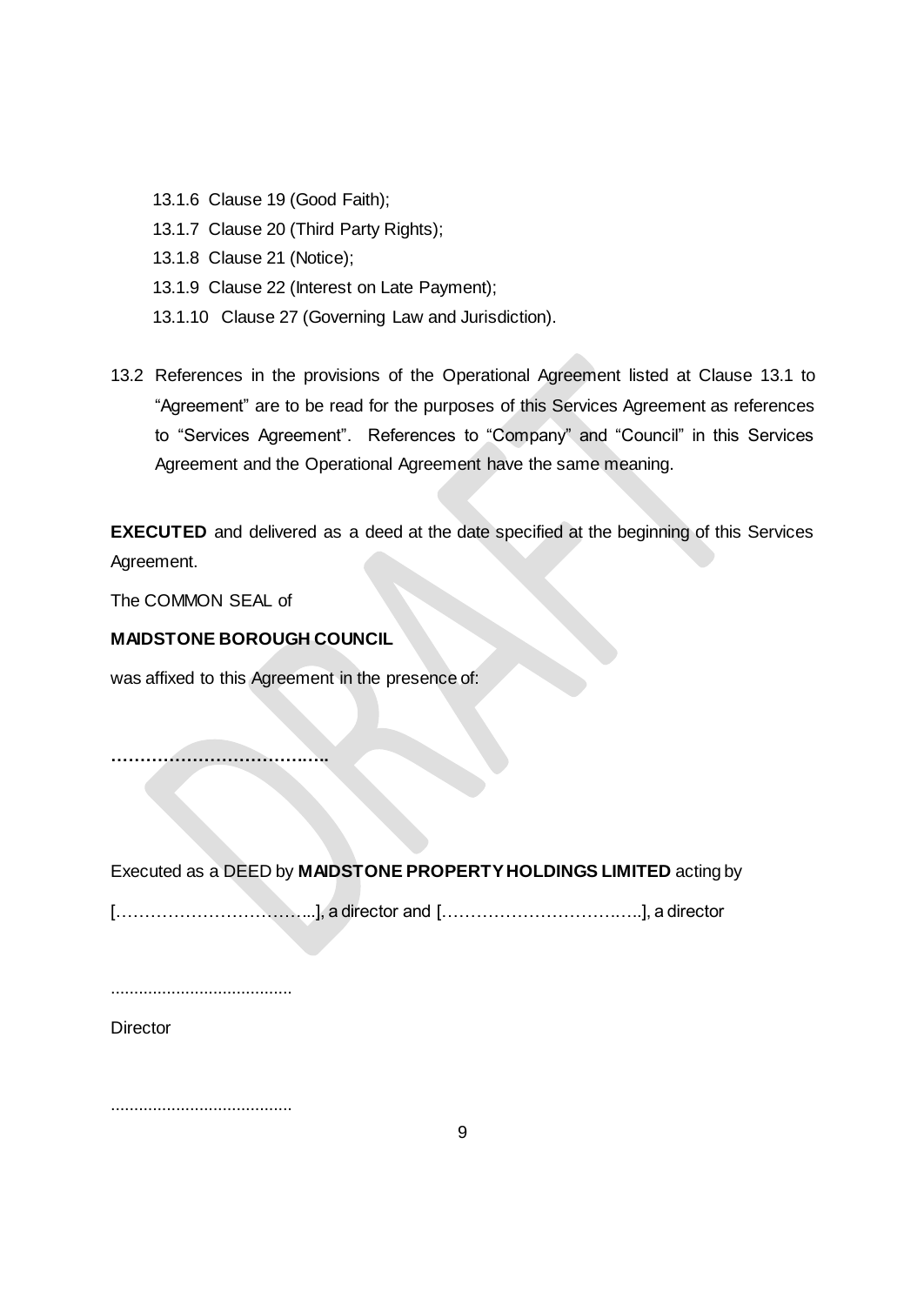Director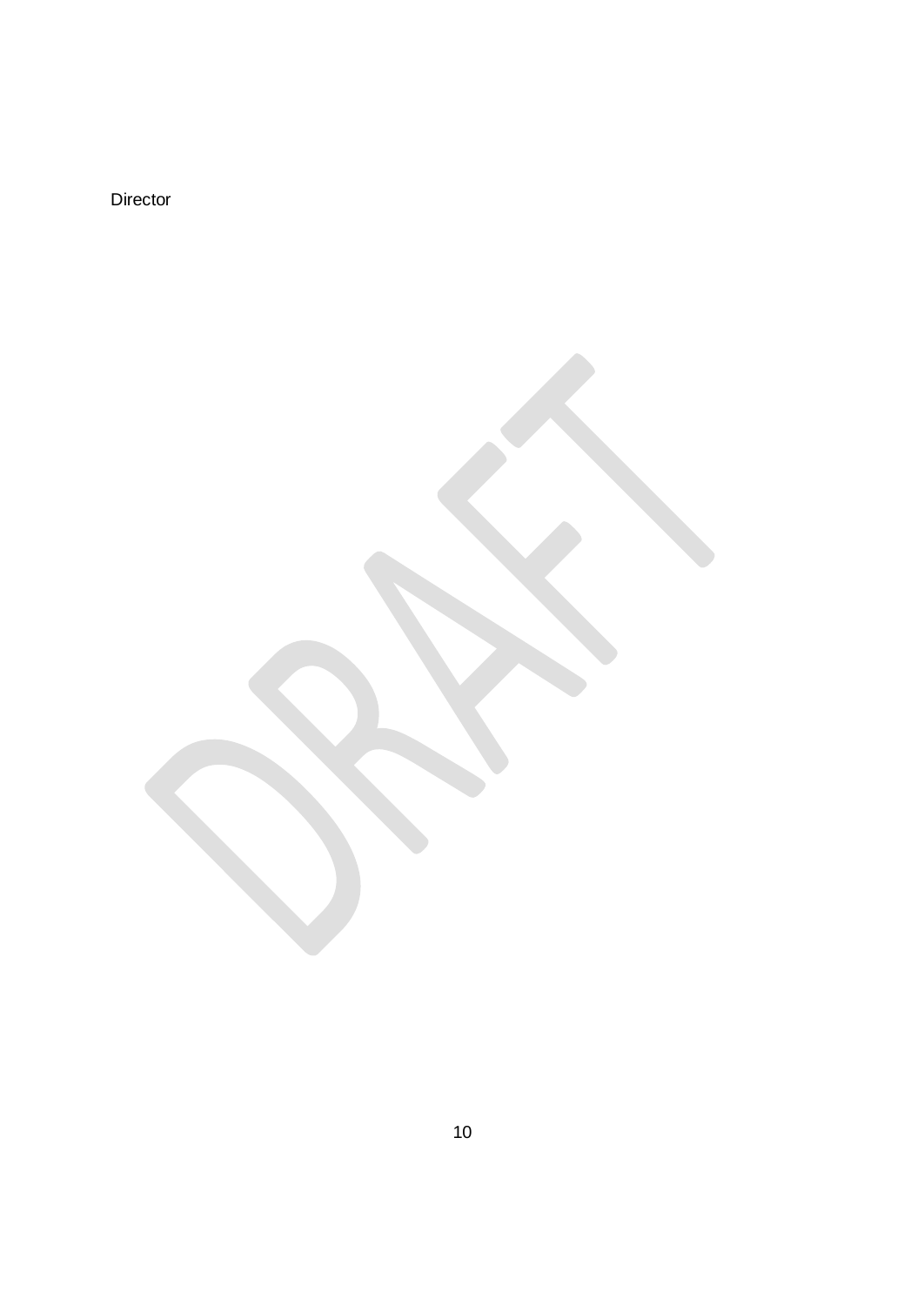# **SCHEDULE A**

# **SERVICES DESCRIPTION**

**SERVICES** to be provided by the Council to the Company are:

## **Legal**

- To be provided by the Mid Kent Legal Partnership (MKLS).
- To include all areas of work provided by MKLS, except in any instance when MKLS and the Company agree that the work should be outsourced, because of lack of internal resource or specialist knowledge.
- All work for the Company will be charged at the same hourly rate in force at any time for work which MKLS carries out for the Council.

## **Finance**

- To maintain the accounting records of the Company, including related financial accounting systems
- To process all payments and receipts
- To prepare regular quarterly monitoring reports for the Company, reporting to the Board of Directors and for the Council, reporting to the Policy & Resources **Committee**
- To liaise with the Company's external accountants

## **Directors**

- 1. **The Company Directors time spent (re-charge for Council officer time):**
- To attend company meetings;
- To fulfil the statutory responsibilities of a director;
- To commission goods and services on behalf of the Company
- To liaise with the management provider on operational matters.

## 2. **The Council Representative**

- To represent the Council at meetings of the Company
- To advise the Company from a shareholder perspective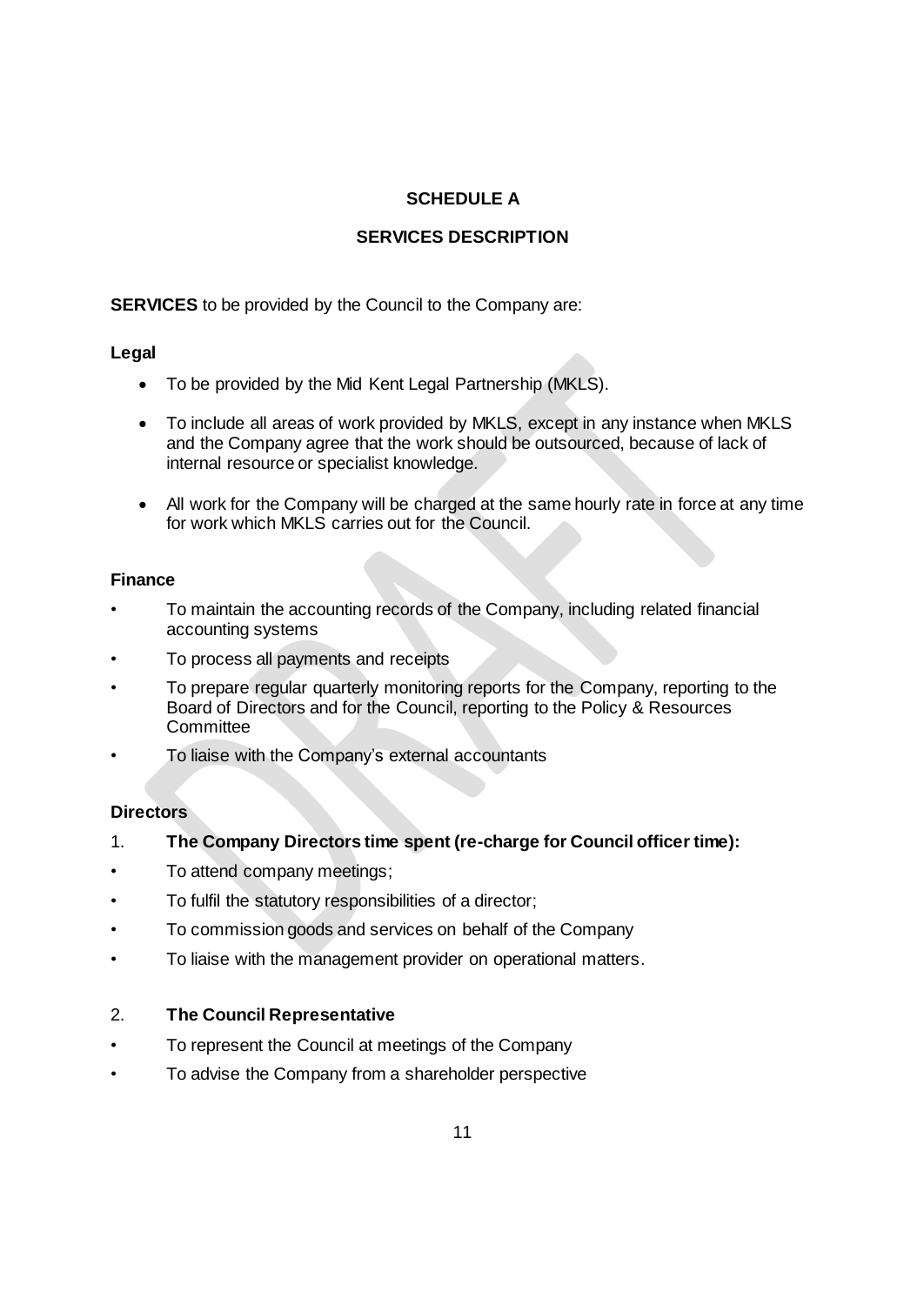• To report to the Council, through Policy & Resources Committee on activities of the **Company** 

### **Democratic Services**

- To be provided by the Democratic and Electoral Services Team.
- To provide administrative support for all formal meetings of the Company's Board including minutes, agendas and arranging meetings.
- To undertake the company secretary role for the Company.
- All work for the Company will be charged at an hourly rate.

## **Property Management:**

The Company has entered into an arrangement with Sibley Pares to provide the marketing and residential management of Lenworth House and Grenada House.

The services provided by Sibley Pares include:

- marketing and letting of vacancies;
- rent collection;
- property inspection and tenancy liaison;
- receiving maintenance requests from residents;
- liaising with the Company and the Council's Housing Service concerning repairs;
- payment of utilities;
- compliance with gas safety certificates.

The Council's Housing Service provides the Company with an interface and contract management of the agreement between Sibley Pares and the Company.

Sibley Pares charges the Company a fee incorporated into the agreement between the Company and Sibley Pares dated 1 February 2019.

The Council's Housing Service will charge the Company a fee calculated as an hourly rate based on each officer's time utilised in contract management.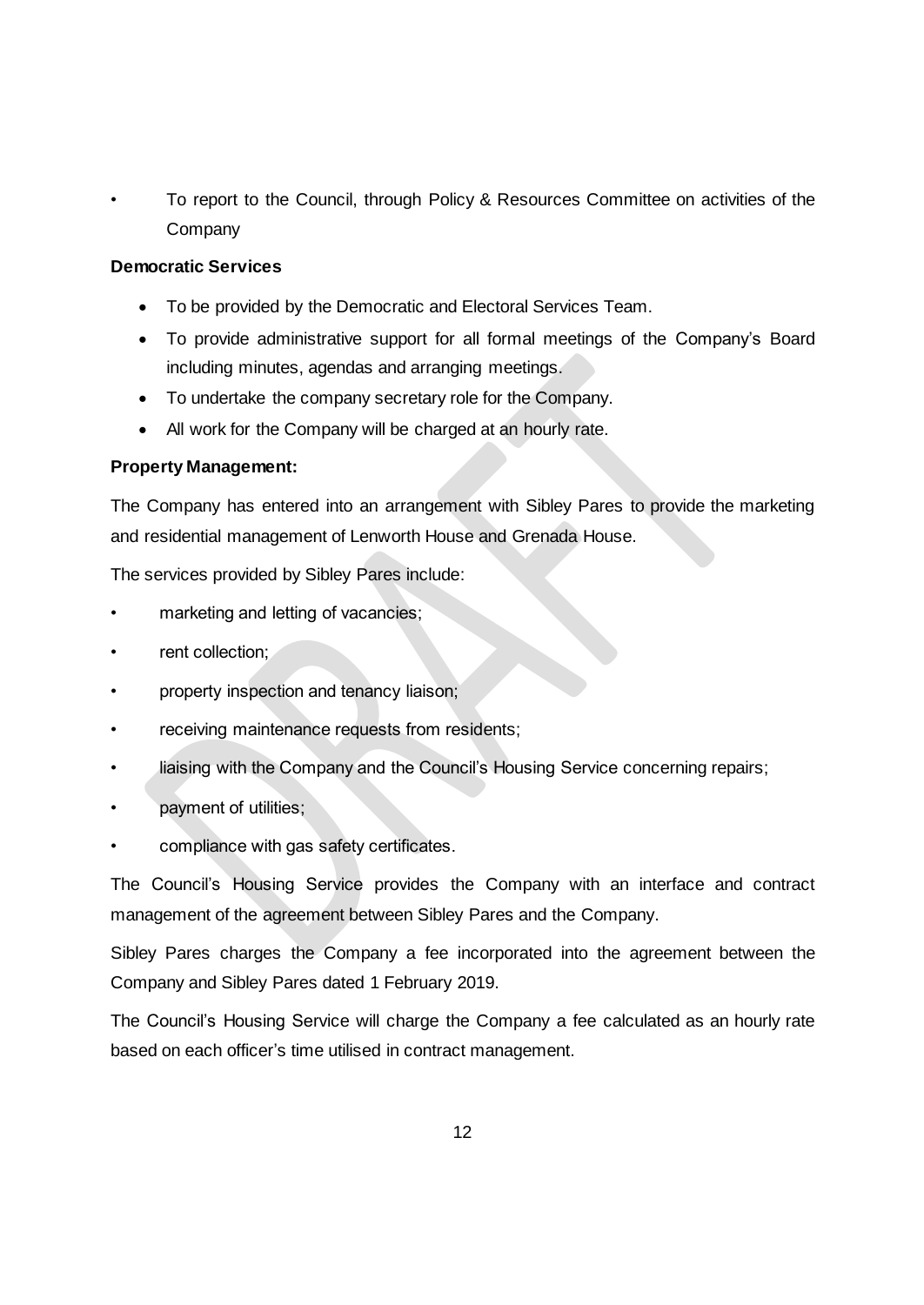### **SCHEDULE B**

#### **PART I**

#### 1. **Calculation of the Price**

The Price will be a reasonable, fair and consistent price as determined by the Council from time to time as part of its budget-setting processes.

## **PART II**

#### **Procedure for Payment of the Price**

- 1. The budgetary Price shall be payable monthly in arrears by the Company to the Council
- 2. The final adjustment charge / credit must be paid by the Company to the Council by 30<sup>th</sup> June each year.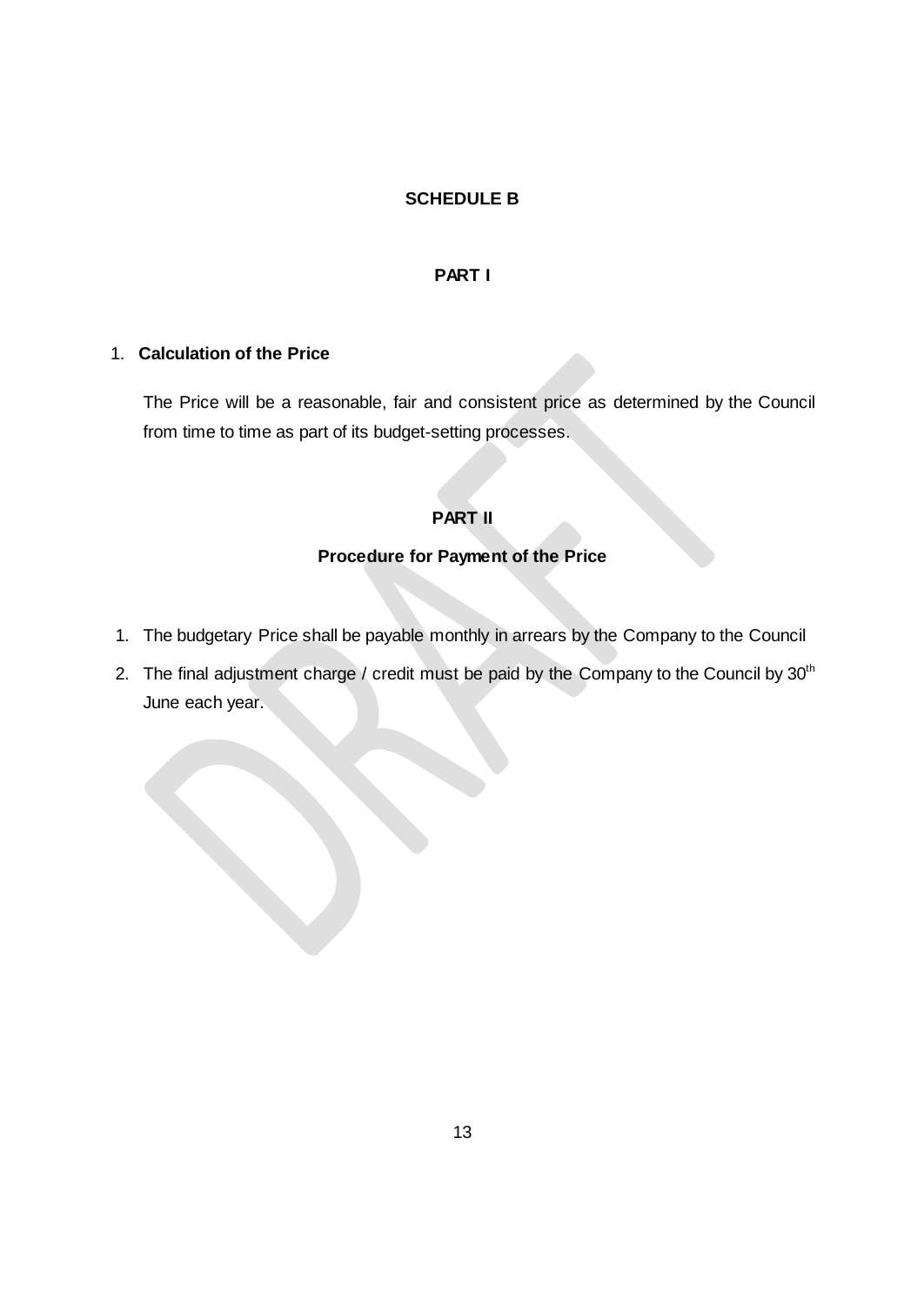### **SCHEDULE C**

#### **DATA PROTECTION**

In this Schedule C the following additional definitions shall apply:

| "Data Protection<br>Legislation" | means the Data Protection Act 2018, as amended,<br>replaced or superseded from time to time including by<br>the GDPR. This definition also includes all guidance,<br>standards and codes of practice published by the<br>Information Commissioner's Office, or any replacement<br>body, which relate to data protection; |
|----------------------------------|--------------------------------------------------------------------------------------------------------------------------------------------------------------------------------------------------------------------------------------------------------------------------------------------------------------------------|
| "GDPR"                           | General Data Protection<br>Regulation<br>the.<br>means<br>2016/679;                                                                                                                                                                                                                                                      |
| "Personal Data"                  | has the meaning set out in Article 4 of the GDPR and<br>relates only to personal data supplied by one party to<br>another under this Services Agreement, or which is<br>collected or generated in the performance of services<br>delivered pursuant to this Services Agreement;                                          |

**Controller, Data Subject, Personal Data Breach, Processor, and Process(ing)** have the meaning assigned to them in the GDPR.

- 1. The Parties acknowledge that for the purposes of this Services Agreement either of them could be the Controller or the Processor of Personal Data. The parties set out in Annex 1 and Annex 2 (as may be varied from time to time in accordance with paragraph 2 below) to this Schedule C the different types of Personal Data that they are the Processor of and the basis, as at the date of this Agreement that they process that Personal Data. The terms of this Schedule C shall apply and references to Processor or to Controller are to the Processor or Controller for the purposes of the Personal Data in question.
- 2. The Processor shall process Personal Data only on documented instructions from the Controller, to the extent that is necessary for the purposes and in the manner specified in such documented instructions. Annexes 1 and 2 shall constitute the first such documented instructions and the Controller shall have the right to amend such table unilaterally by giving new documented instructions.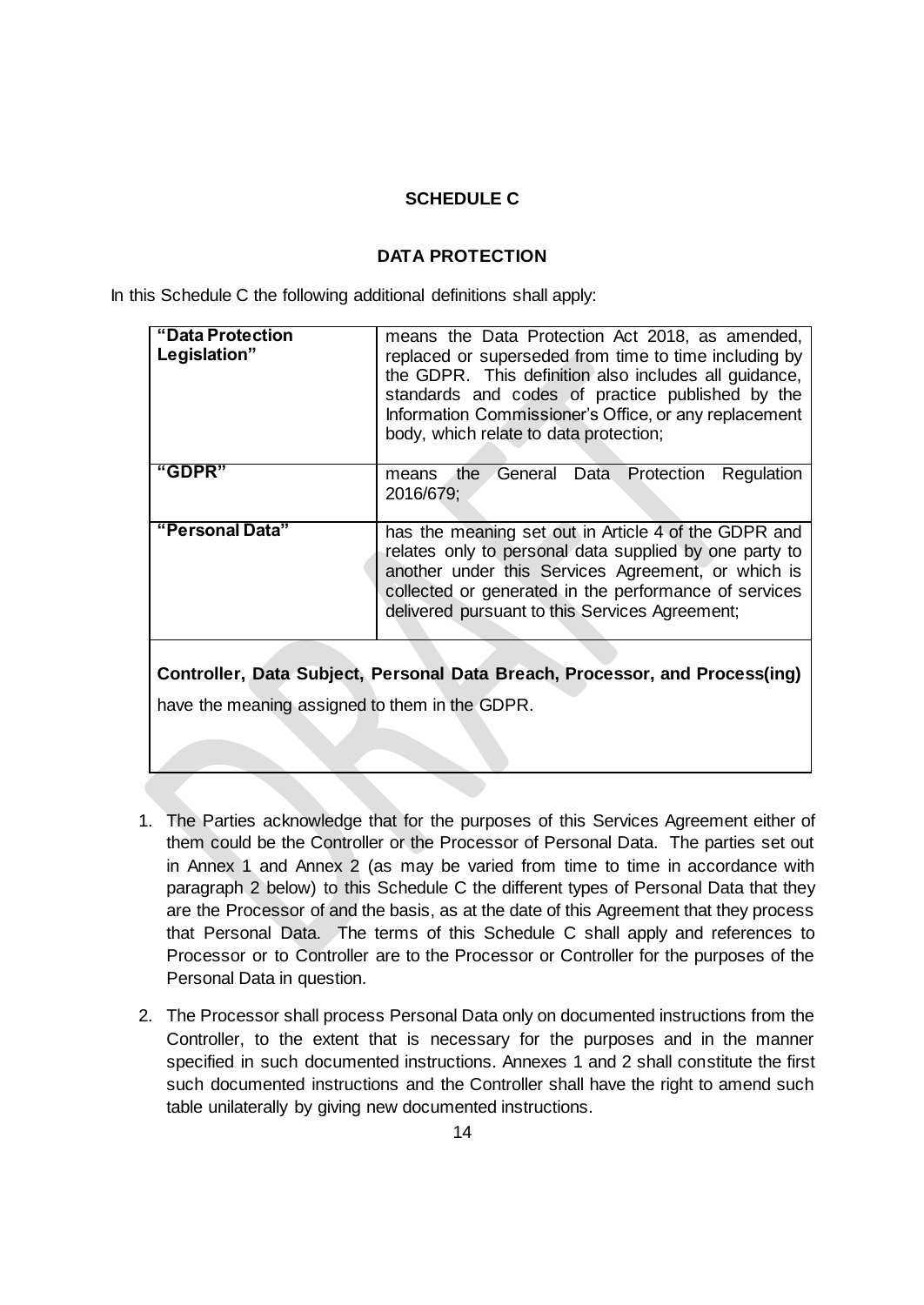- 3. If the Processor is required by law to process the Personal Data in a manner which is not specified by the Controller in accordance with paragraph 2 above, the Processor must inform the Controller about such legal requirement in writing promptly upon discovering it. The Processor shall under no circumstances process Personal Data in such manner before it gives written notice to the Controller unless the same law prohibits notification on important grounds of public interest.
- 4. The Processor will keep records of any processing of Personal Data it carries out on behalf of the Controller which are sufficient to demonstrate compliance by the Controller and the Processor with the Data Protection Legislation, and which shall include as a minimum the information referred to in article 30 of the GDPR.
- 5. The Processor agrees to:
	- a. promptly comply with the Controller's written instructions and requirements from time to time, including in particular requests to amend, delete or transfer data;
	- b. immediately inform the Controller if the Processor thinks that it has been given an instruction which does not comply with Data Protection Legislation;
	- c. abide by the Controller's data protection policy as it may be updated from time to time;
	- d. act in a manner that ensures that at all times the Controller is compliant with Data Protection Legislation, including in particular articles 32, 33, 34, 35 and 36 of the GDPR, as well as to fully cooperate with and assist the Controller to ensure that the Controller is compliant;
	- e. upon request, provide the Controller with all the information that the Controller needs to show that both the Controller and the Processor have met the data protection obligations set out in this agreement and especially article 28 of the GDPR;
	- f. fully cooperate and assist the Controller to give effect to the rights of Data Subjects, by having appropriate technical and organisational measures in place.
- 6. If the Processor receives any complaint, request (including a subject access request), notice or communication which relates directly or indirectly to the Personal Data or to either Party's compliance with Data Protection Legislation, it shall immediately forward it to the Controller and shall provide the Controller with full information, cooperation and assistance in relation to any such complaint, request, notice or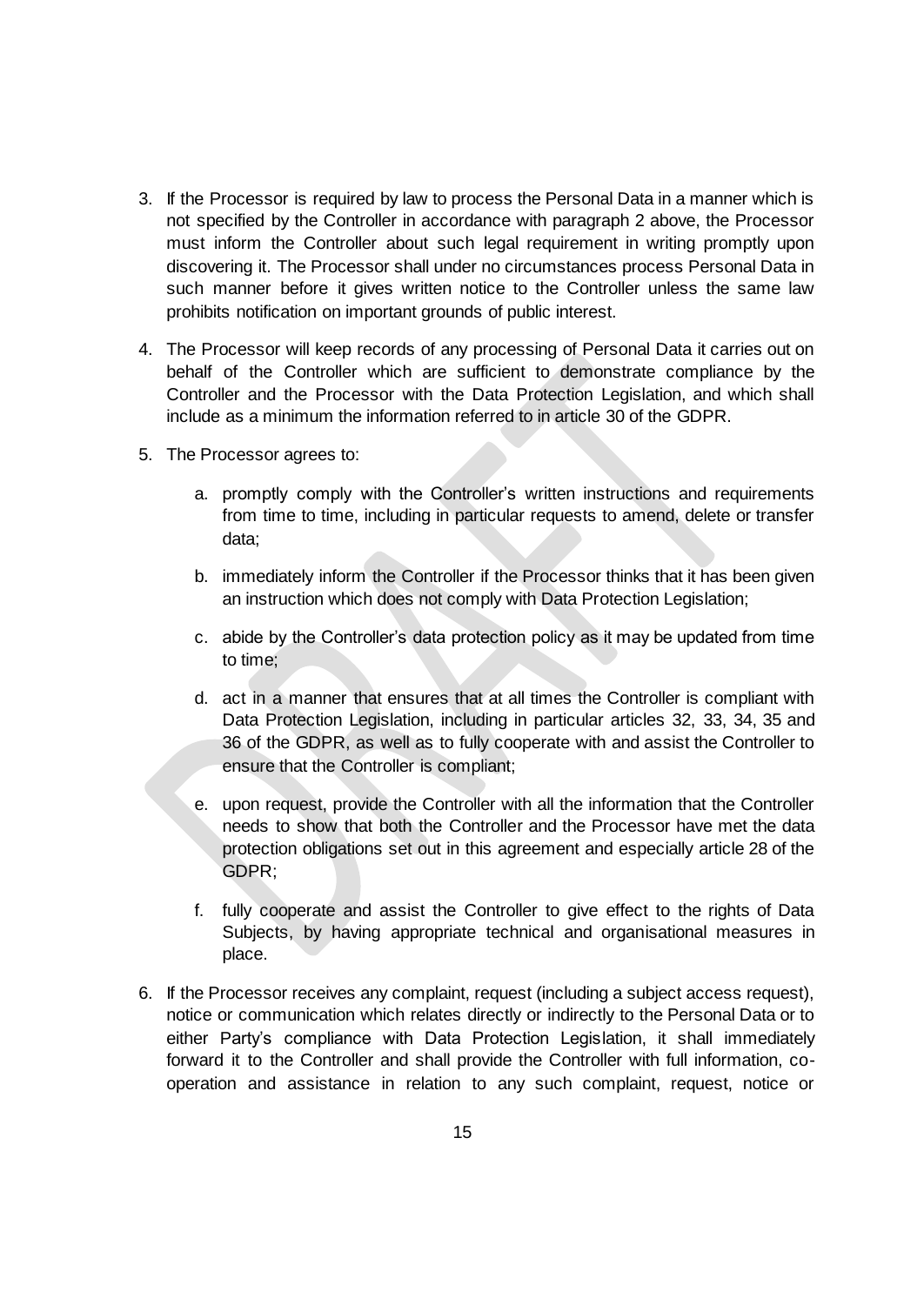communication, as the Controller may require. The Processor shall not respond to any such request or otherwise deal with it except as instructed by the Controller.

- 7. Personal Data is to be treated as Confidential Information (as that term is defined in Clause 11 of the Operational Agreement). The Processor shall ensure that all persons involved in the processing of Personal Data are reliable and are under a duty to keep the Personal Data confidential. Access to the Personal Data shall be limited to individuals who need to know and/or access the relevant Personal Data for the purposes of this Services Agreement.
- 8. The Processor undertakes to, taking into account the state of the art, the costs of implementation and the nature, scope, context and purposes of processing as well as the risk (which may be of varying likelihood and severity) for the rights and freedoms of natural persons, implement appropriate technical and organisational measures to effectively keep the Personal Data secure and implement the principles of data protection by design and by default. Security measures should:
	- a. to the greatest extent possible involve pseudonymisation and encryption of Personal Data;
	- b. ensure the ongoing confidentiality, integrity, availability and resilience of Processing systems and the Services;
	- c. be able to restore the availability and access to Personal Data in a timely manner in the event of a physical and technical incident;
	- d. include regular testing, assessing and evaluating of effectiveness of technical and organisational measures to ensure security of Processing in the manner required by article 32 of the GDPR and any relevant guidance and codes
- 9. In assessing the appropriate level of security the Processor shall take into account in particular the risks that are posed by the Processing as well as those of a potential Personal Data Breach.
- 10. The Processor shall notify the Controller about any Personal Data Breach immediately upon discovering the breach, which notification shall:
	- a. describe the nature of the breach including the categories and number of Data Subjects and records concerned;
	- b. communicate the name and contact details of all persons from whom more information can be obtained about the breach;
	- c. describe the likely consequences of the breach;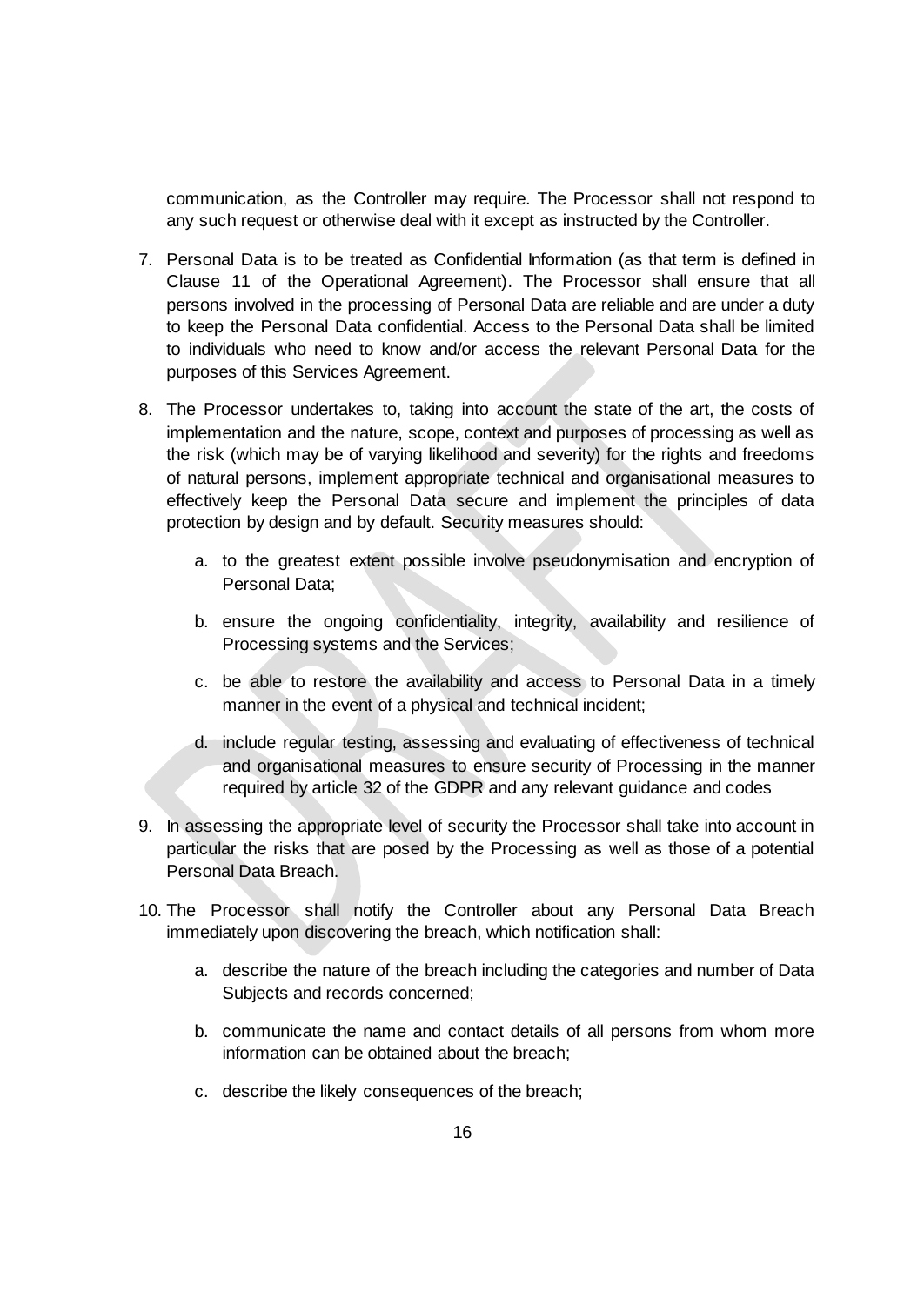- d. describe the measures taken by the Processor and the measures which the Processor proposes to be taken by the Controller to address the Personal Data Breach and mitigate its possible adverse effects.
- 11. Where any Personal Data is lost or destroyed or becomes damaged, corrupted, or unusable the Processor will restore such Personal Data at its own expense.
- 12. If a Personal Data Breach occurs the Processor shall co-operate with the Controller and take all reasonable steps as are directed by the Controller to assist in the containment, mitigation, remediation and investigation of such Personal Data Breach.
- 13. The Processor shall not subcontract any of its processing operations performed on behalf of the Controller under this agreement without the prior written consent of the Controller.
- 14. Where the Processor wishes to appoint a **Subprocessor** the Processor shall make a request in writing to the Controller and provide the Controller with evidence that the proposed Subprocessor is capable of performing the obligations of the Processor under this agreement and under Data Protection Legislation.
- 15. The Controller may require the Processor to provide it with any additional evidence the Controller may require and the Controller shall have no obligation to grant consent under this clause.
- 16. Any appointment of a Subprocessor shall be made on the basis of a written agreement which imposes on the Subprocessor the same obligations which are imposed on the Processor under this Services Agreement, and which permits the Controller to enforce such obligations directly against the Subprocessor (and to exercise the rights of the Processor directly against the Subprocessor).
- 17. The appointment of a Subprocessor shall not relieve the Processor from any of its obligations under this Services Agreement and where the Subprocessor fails to fulfil its obligations the Processor shall remain fully liable to the Controller for the performance of the Subprocessor's obligations.
- 18. The Processor shall not transfer Personal Data outside the European Economic Area without the prior written consent of the Controller.
- 19. If a transfer of Personal Data from the Controller to the Processor constitutes a transfer of Personal Data outside the European Economic Area, the Parties agree to be bound, and such transfer shall be governed by the standard contractual clauses contained in the European Commission Decision 2010/87/EU or any replacement standard contractual clauses which may be approved by the European Commission or the Information Commissioner's Office, unless the Parties agree to rely on and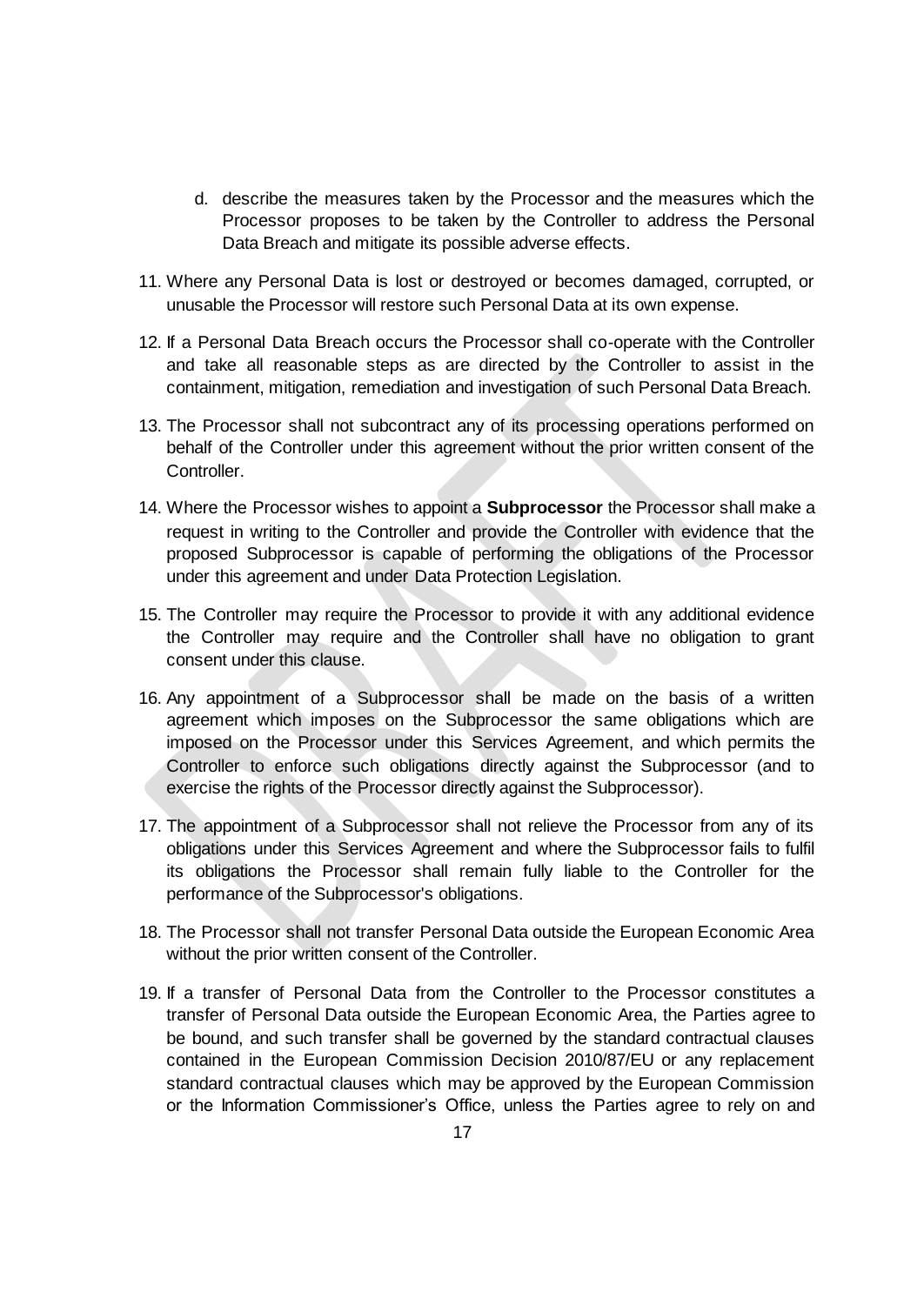comply alternative conditions for transferring Personal Data outside the European Economic Area under Chapter V of the GDPR. References therein to the data exporter shall be construed as references to the Controller and references to the data importer shall be construed as references to the Processor.

- 20. The Controller or persons nominated by it shall be entitled to inspect and audit the Processor's premises, facilities, equipment, records, documents and electronic data relating to the processing of Personal Data, and to audit the Processor's processes, for the purpose of ensuring compliance by the Processor with its data protection obligations, including its obligations under this agreement. The Processor shall cooperate with the Controller in carrying out such inspections and audits and shall ensure that all persons involved in the processing of personal data are available to be interviewed by the Controller.
- 21. The Processor shall indemnify the Controller against all liability, loss, damage and expense of whatsoever nature incurred or suffered by the Controller due to any failure by the Processor or its employees, agents or Subprocessors to comply with any of its obligations under this Services Agreement and/or under Data Protection Legislation.
- 22. Upon the termination or expiry of this Services Agreement the Processor shall, at the choice of the Controller, return all the Personal Data and/or irretrievably delete the Personal Data in accordance with the instructions of the Controller, unless the Processor is required to retain the Personal Data by law.
- 23. The provisions of this Schedule shall continue in effect notwithstanding the termination or expiry of this Services Agreement.
- 24. Nothing in this Agreement shall relieve the Processor of its own direct responsibilities and liabilities under the Data Protection Legislation

.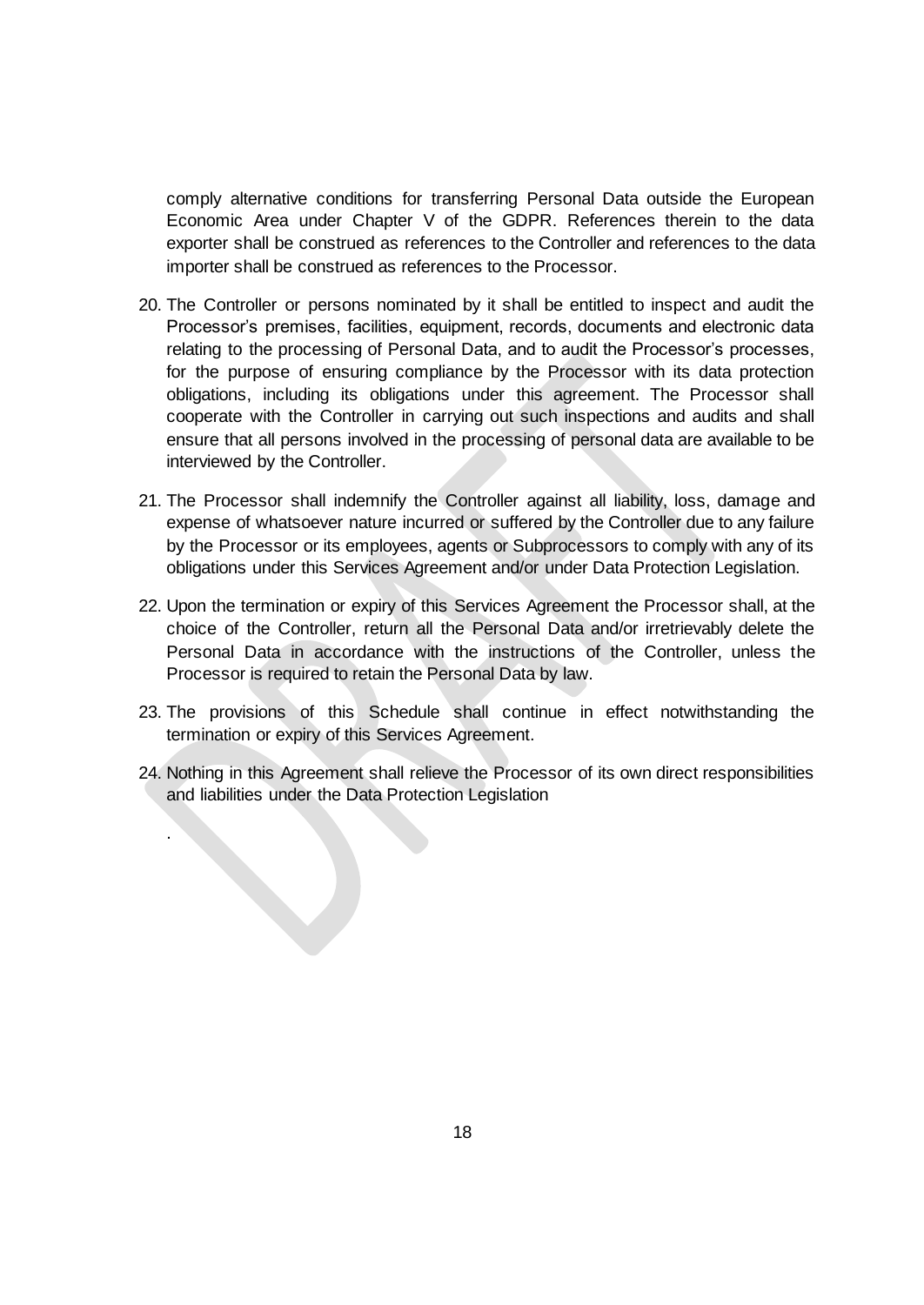# **Annex 1 to Schedule C – Data Processing Activities (Council)**

The Council as Processor shall Process Personal Data only to the extent that is necessary for the purposes specified in the table below (and not for any other purpose) and only in the specified manner:

| Data and categories of Processing<br><b>Data Subjects</b> | Description of Personal Method and purpose of Duration |  |
|-----------------------------------------------------------|--------------------------------------------------------|--|
|                                                           |                                                        |  |

The above table can be unilaterally modified by the Company as Controller from time to time by giving notice to the Council in writing.